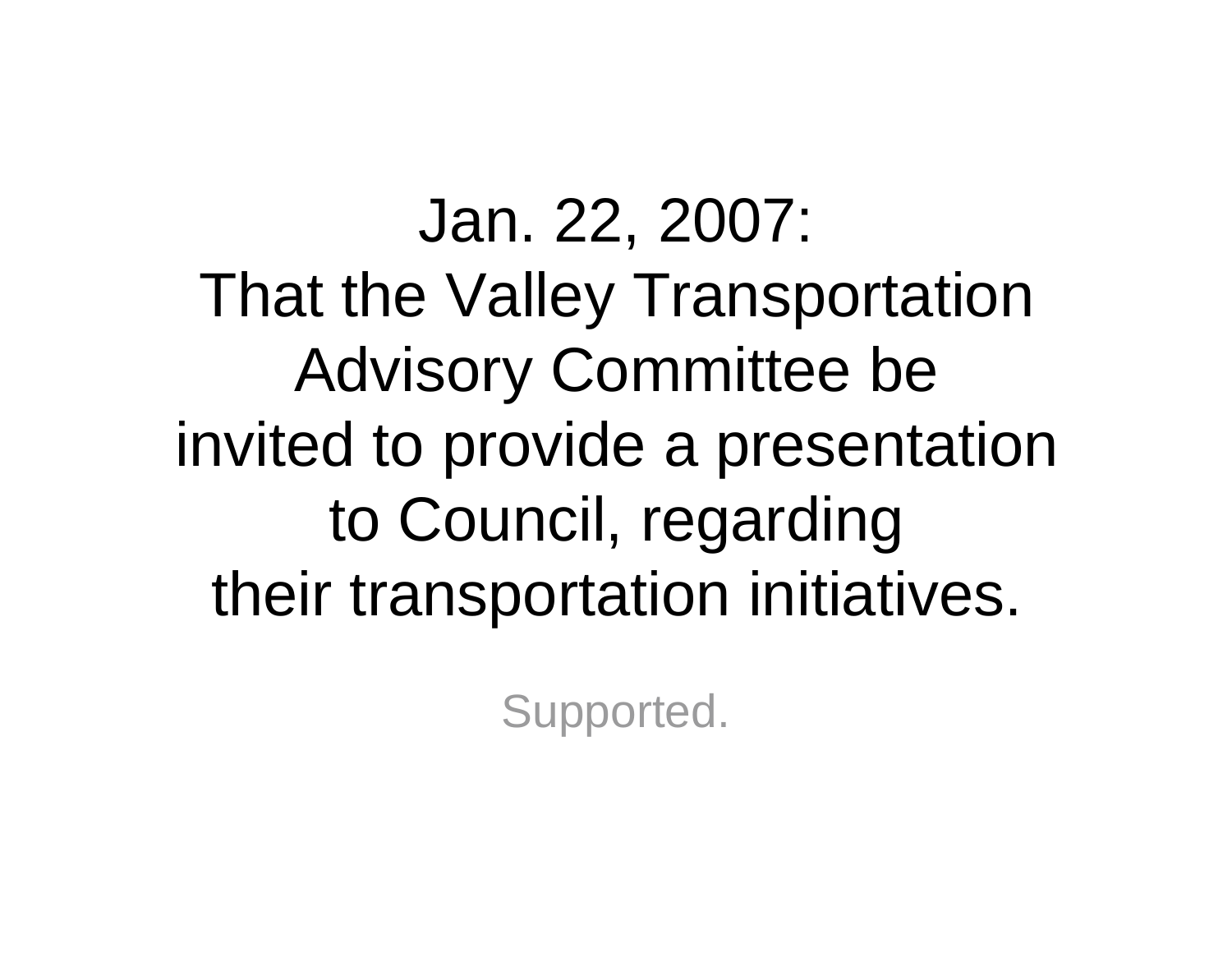## **April 2, 2007:**

Be it resolved that the Provincial Ministry of Transportation be requested to take the lead with the other key transportation interests to expedite and facilitate the preparation of a regional transportation plan that:

1. is comprehensive with a planning horizon beyond 2031,

2. fully integrates the multi-jurisdictional interests,

3. covers the entire Lower Mainland, including Abbotsford, Chilliwack and Mission,

4. protects potential corridors and right-of-ways for transportation future use, and

5. includes an implementation and funding strategy.

And further be it resolved that the Mayor of the Township of Langley send a letter on behalf of Council supporting VALTAC for its efforts in asking government to develop "a long-range (50 year) Master Transportation Pla n for the Lower Mainland."

> Moved by Bateman; supported unanimously.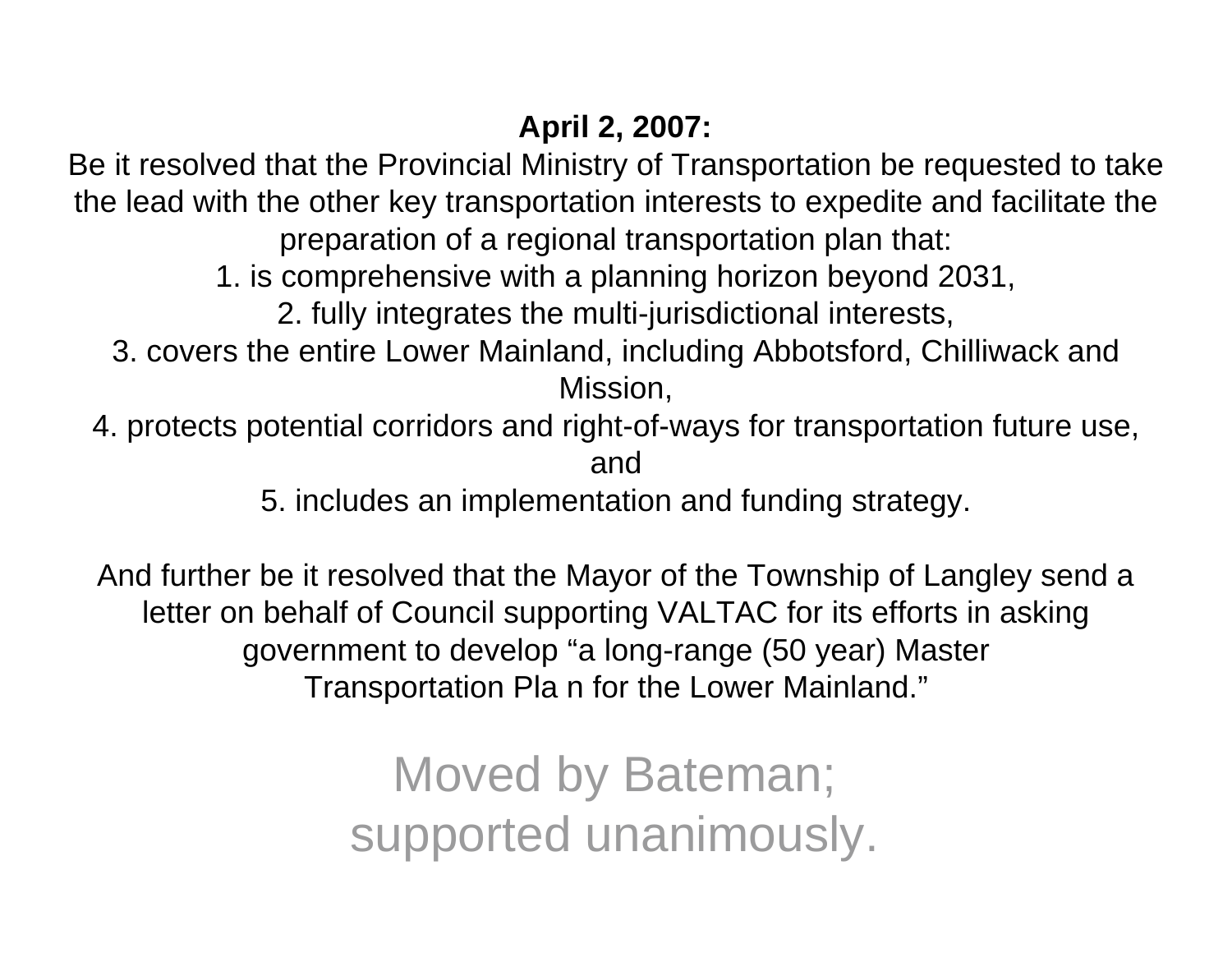Feb. 11, 2008: That Council receive correspondence and authorize the presentation at an evening meeting by Eric J. Bysouth, VALTAC, to provide a 15 minutes presentation at the March 3, 2008 Regular Council meeting to discuss transportation issues.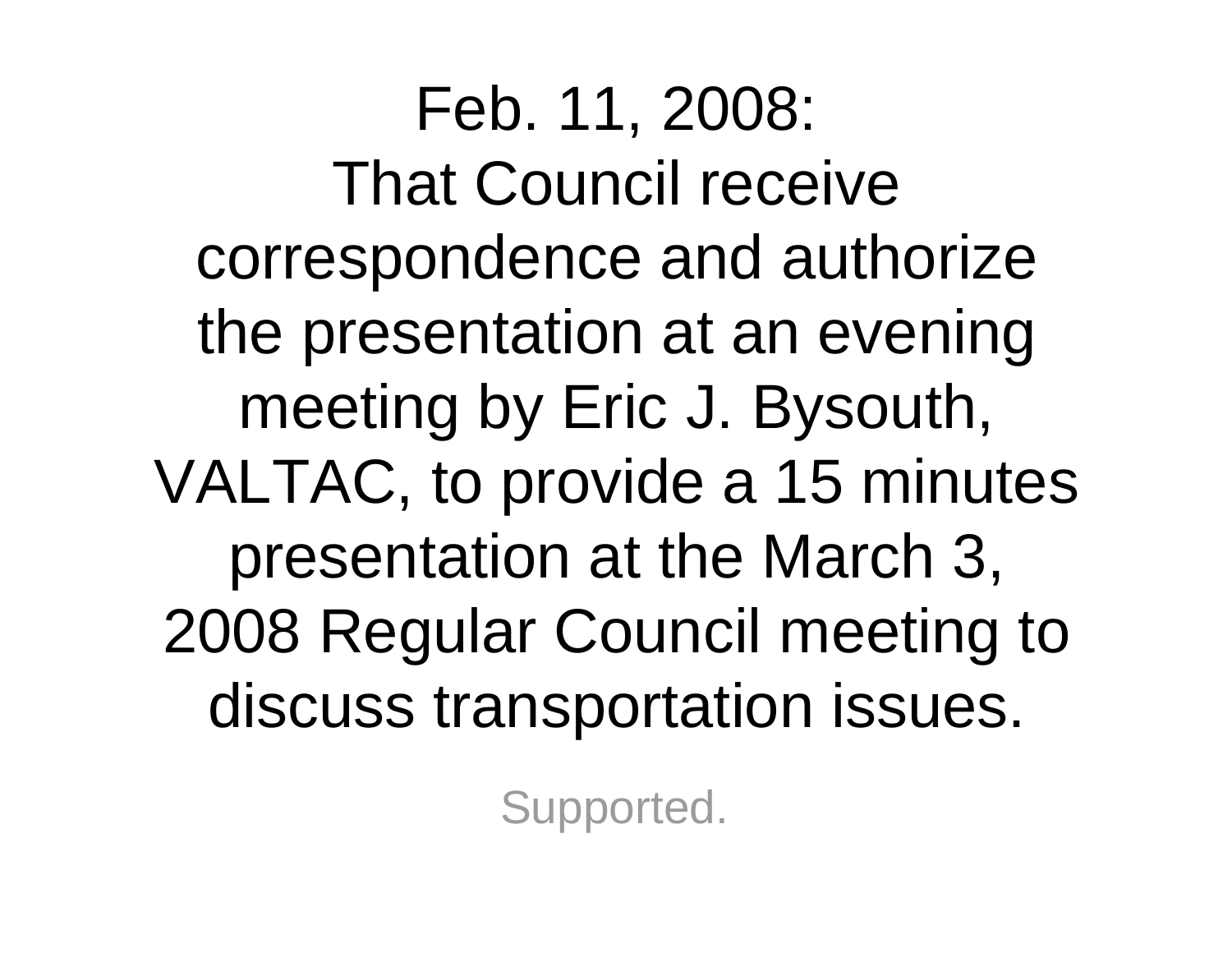## March 10, 2008:

Therefore be it resolved that the Township write to Minister Falcon requesting his urgent review of the inclusion of the interurban line in current Lower Mainland transportation plans; Be it future resolved that VALTAC be invited to be participants in the review and generation of transportation plans in the Township of Langley.